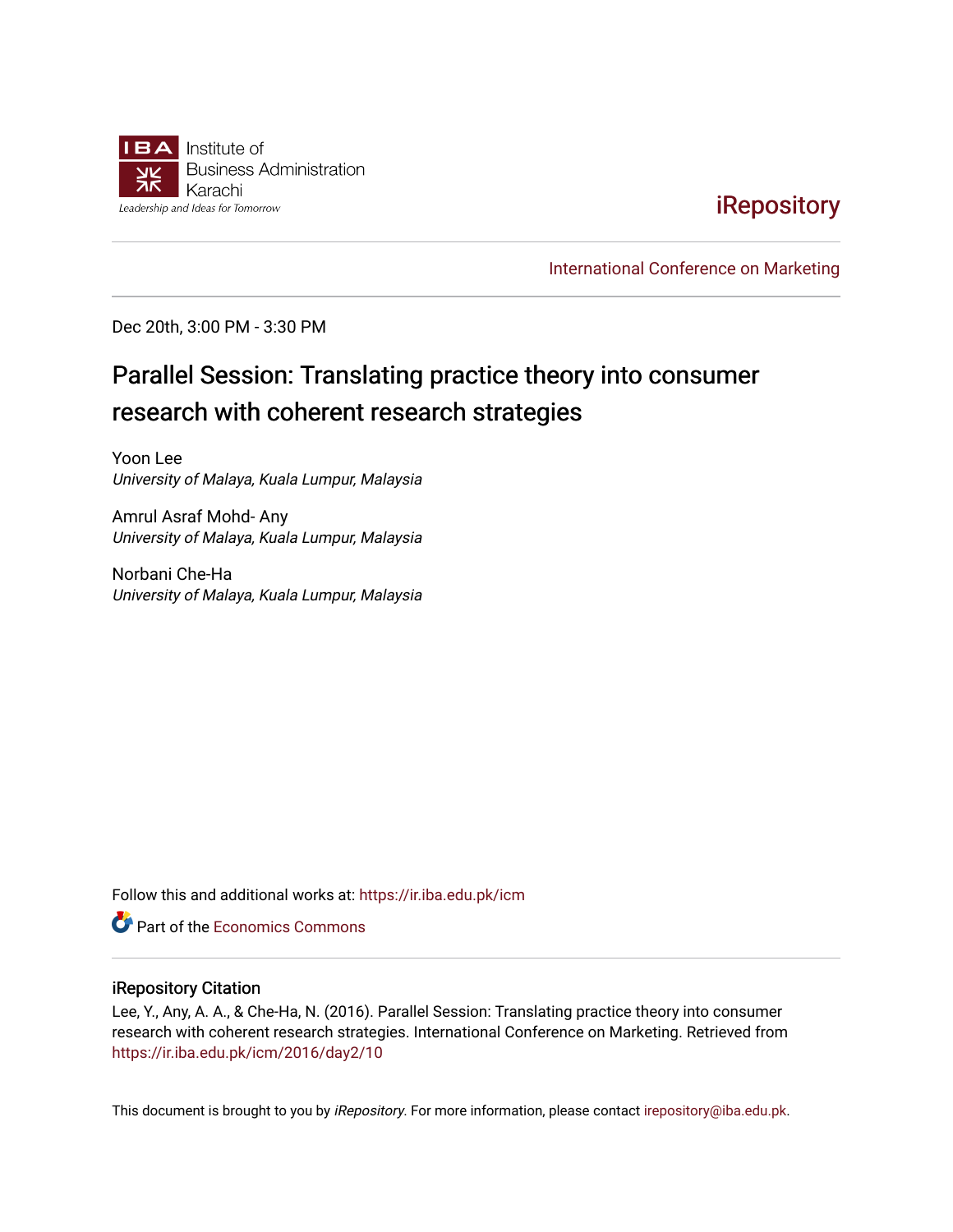## **Translating Practice Theory into Consumer Research with Coherent Research Strategies**

Lee, Yoon<sup>1</sup>; Mohd-Any, Amrul Asraf<sup>1</sup>; Che-Ha, Norbani<sup>1</sup>

#### <sup>1</sup>Faculty of Business and Accountancy, Universiti of Malaya,50603 Kuala Lumpur, Malaysia leeyoonh@hotmail.com; amrul\_asraf@um.edu.my; [norbanicheha@um.edu.my](mailto:norbanicheha@um.edu.my)

*Abstract: This article contributes to the underexplored methodological issues of translating practice theory into empirical consumer research. Practice theory conceptualises consumption as meaningful outcomes of social accomplishments which decentres the traditional influential roles of consumer emphasizes the performative dimension of the doings, saying, and material objects. Because consumers involved with practices are treated merely as "carriers", the analysis focus is shifted from consumer to consumption practice. However, practices are difficult to access, observe, measure or represent because practices are hidden,*  tacit, and often difficult to articulate. These challenges and specifically *methodological issues of social practice theory are seldom acknowledged and addressed. This paper reviews and discusses applications and challenges of deploying practice-based theory to consumer research. Finally, the article concludes with some considerations on how the methodological approaches can assist in advancing the field of consumer consumption research in general, and the bottom of the pyramid (BOP) proposition in particular.*

*Keywords: Practice theory, performative, qualitative research methodology*

## **1. Introduction**

Practice theory (Reckwitz, 2002; Schatzki, 1996; 2001; Warde, 2005; 2014) is not a new and unified theory, but it represents a new perspective in consumer consumption research. Focusing on the microsocial processes of consumption, practice theory offers an alternative analytical framework from the dominant behavioural decision theory (BDT) and econometric modelling approaches in consumer research which tend to view consumers as highly rationale and skilful in cognitive information processing (Arnould and Thompson, 2007). However, this approach has been criticised as portraying people as information processing computers whose are motivated for utility maximization (Hirschman, 1993). In addition, such conceptual framework which assumed consumers and their desires are inherent and original, and exist largely outside the culture and social structure is also be criticized (Maclaran, 2009), especially under the influence of post-structuralism (cf Holt, 1997) and post modern perspective (cf MacInnis, 2010) on consumer research. Within the interpretive consumer research, especially the consumer culture theory (CCT) tradition (Thompson and Arnould, 2005), practice theory challenges the dominant individualistic approaches characterized by phenomenological (Thompson et al., 1989) and experiential (Holbrook and Hirschman, 1982) approach which tend to focus on symbolic and communicative parts of consumption (Askegaard and Linnet, 2011).

A practice refers to "saying" and "doing" that is contextually situated and is "carry out" and "carry through" continuously by individuals in their daily lives (Reckwitz, 2002). Under practice theory, consumption is conceptualised as "moment in almost any practice" (Warde 2005:137) where consumers are "downgraded" as "carriers" of various activities and tasks that the practice requires (ibid). It is through these engagements with the practices that individual or consumer comes to understand the world around them and the meanings of life. Practice theory is thus a move away from the mental cognitions happening in the "mind", commonly labelled as perceived value, attitudes, needs, wants, quality etc. (Arnould and Thompson, 2015; Warde, 2005). A move away from cognitive process does not imply that cognitive process is absent from the consumption moment, but instead, under the tenet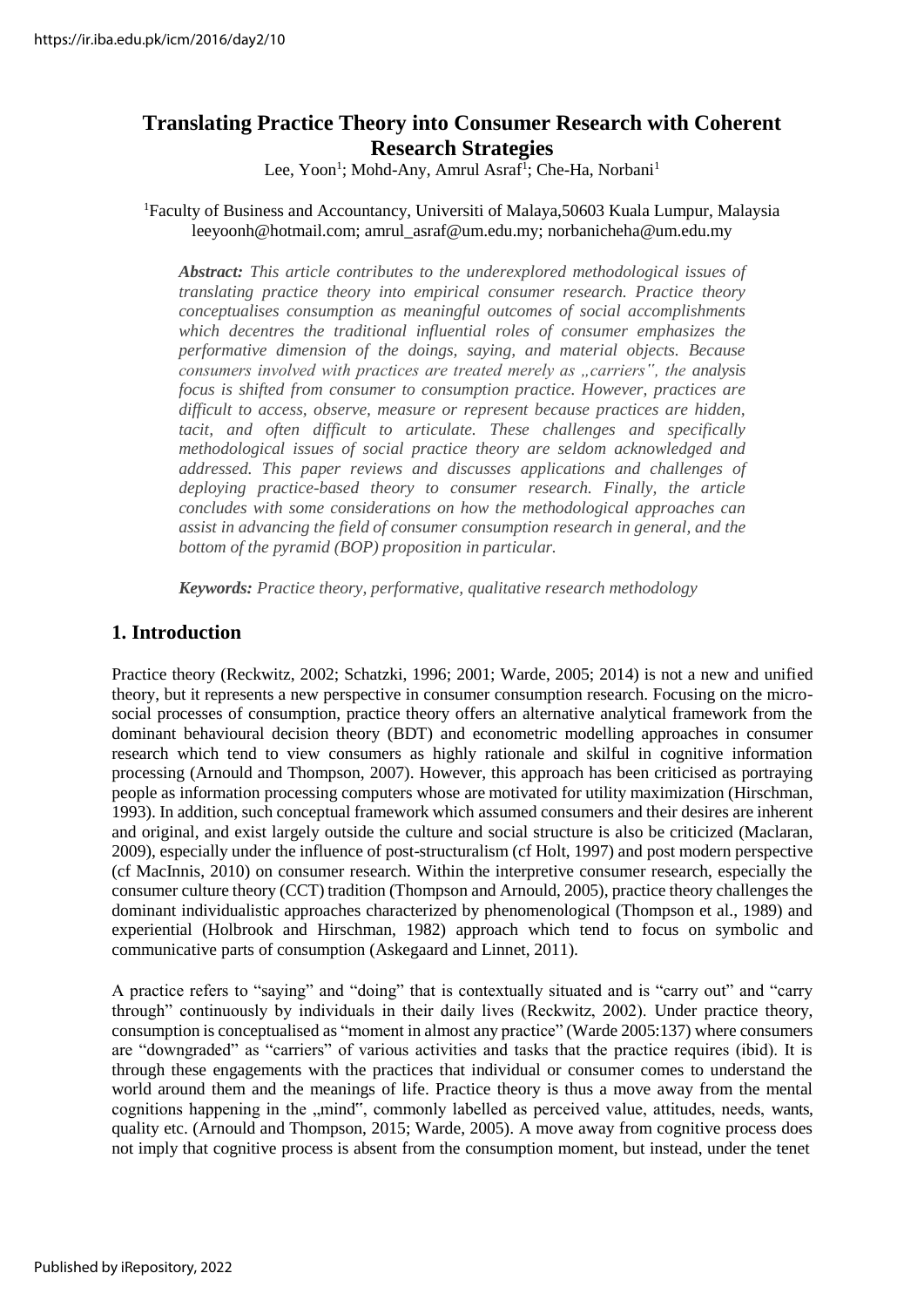of practice theory, the traditionally dominance role of cognitive is downgraded and comes after the practice (Warde, 2005).

Treated as carriers of practice, practice theory does not treat consumers as passive individuals, but rather conceived as skilled agents who actively negotiate and perform a wide range of practices in their everyday lives (Warde, 2005). Thus, practice theory deemphasizes moments of individual decision making and focuses on the "doing" and "saying" of various social practices. In particular, practice theory advances a perspective that social life or in consumer research context, consumer behaviour is best understood through an analysis of on-going engagement with bodily and mental processes concerning material things as well as immaterial processes embedded and embodied in a complex socio- material configuration of "practices" (Halkier and Jensen, 2011; Magaudda, 2011; Reckwitz, 2002; Watson and Shove, 2008; Warde, 2005).

This distributed view of agency between humans and non-humans (materials) and the dialectical relationship of materiality is the focus of practice theory (Gherardi, 2009). Under practice theory, consumption is thus understood as social life constituted by on-going routines, engagements and performance, and is preceded by individual"s wants, desires or moments of choice (Warde, 2005).

This paper discusses the underexplored and underexploited methodology used in practice theories in consumer research (Askegaard and Linnet, 2011; Halkier and Jensen, 2011). The goal of this paper is to contribute to the discussion of methodology in carrying out a practice-based study of consumption research in the consumer research field. The methodological issues of practice theory discussed is relevant to the on-going debate on marketing to the consumers of the bottom of the pyramid (BOP) and the promise of BOP in poverty alleviation (Chikweche et al., 2012; Jaiswal, 2007; Karmani, 2006).

This paper focuses on the interview and participation observation methods, two most widely used data collection methods approaches in practice-based consumption research. By doing so, this paper seeks to contribute to the pursuit of a coherent methodology with the practice theory framework in consumption studies. The paper begins with a brief introduction of practice theories, the fundamental concepts, and the challenges in translating these abstract elements into research methods that will be coherent with the theoretical framework. Second, a summary of the data collection methods used in consumer consumption research are provided, this is followed by a discussion on the interview and participation observation methods which are commonly used in practice-based studies. Finally, a conclusion on how these approaches can assist in advancing the field of consumer consumption research as well as consumer research at the bottom of the pyramid (BOP) is provided.

#### **2. Practice Theory: The Fundamental Concepts and Methodological Challenges**

This paper discusses the methodological strategies of using practice theory in consumer consumption research. Often practice theory is associated with the notion of "routine" and "habit". This is a rudimentary interpretation but does have an unfortunate effect of undermining its analytical powerand methodological challenges. Therefore, when deploying practice theory in consumer studies, a few key fundamental issues warrant further explanation.

First, practice theory is not a unified theory, it has been used in diverse disciplines from philosophy, cultural theory, and history to sociology, anthropology, and science and technology studies (Schatzki, 2001). In consumer studies, researchers use practice theory to argue that consumption could be best understood as social practice (Arsel and Bean, 2013) in which "practice" is conceived as organized and coordinated set of doings and sayings that are held together by various elements and are collectively shared across time and space (Gram-Hanssen, 2011), These elements include body, mind, things, knowledge, discourse, structure/process and the agents (ibid). This article adopts the synthesized theoretical framework by Reckwitz (2002). In his framework, Reckwitz (2002) focuses on core socio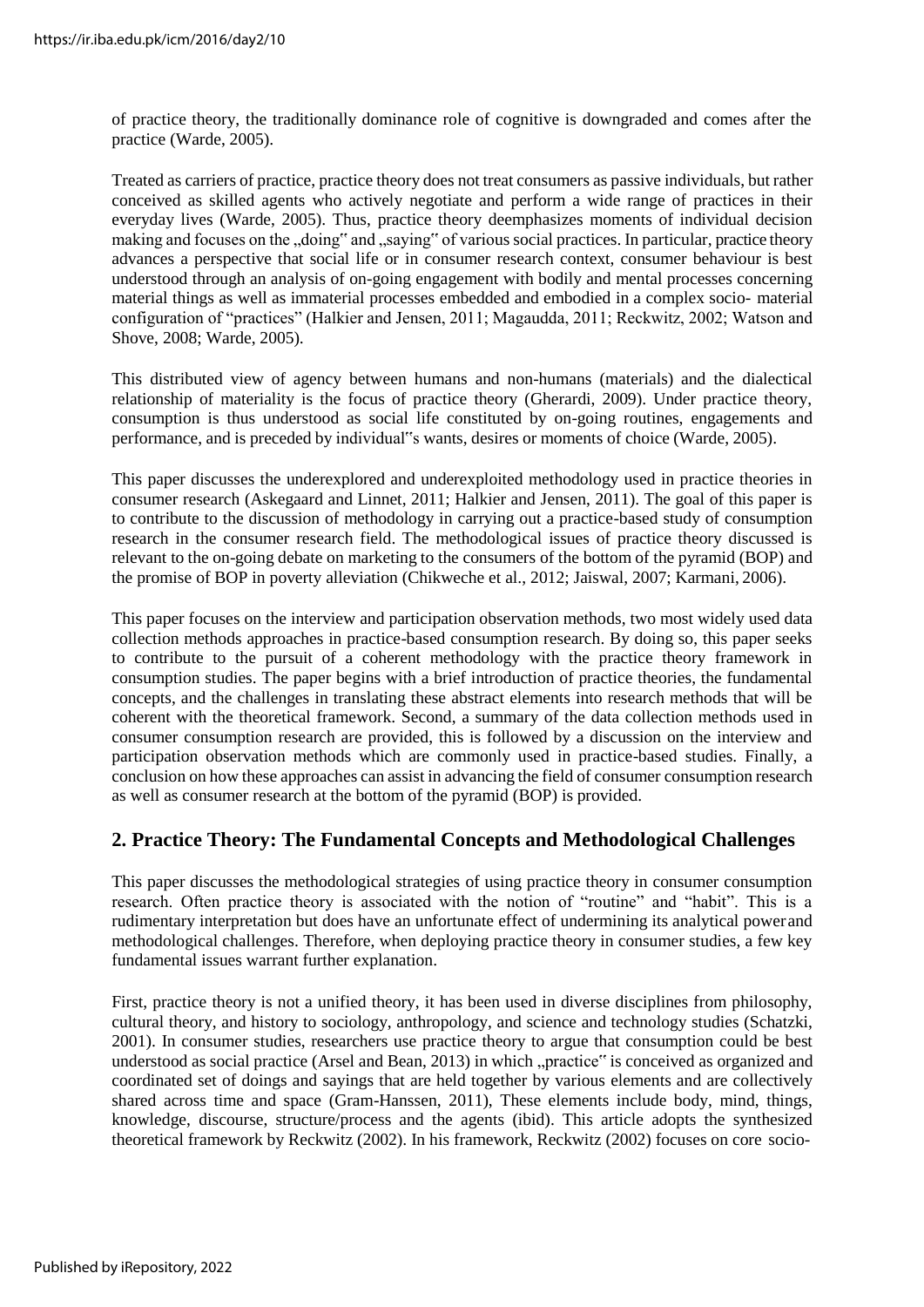theoretical elements and conceptualised practice theory in a broader cultural theory context. According to Reckwitz (2002), practice is "a routinized way in which bodies are moved, objects are handled, subjects are treated, things are described, and the world is understood" that involves "bodily activities, forms of mental activities, "things" and their use, a background knowledge in the form of understanding, know-how, states of emotion and motivational knowledge" (p.202). Essentially, Reckwitz"s framework emphasizes the tacit and discursive processes covering both bodily and mental processes, involving material things and immaterial processes (Warde, 2005). Under the theoretical lens of practice, consumption is thus approached as an interconnectedness of physical body routine behaviour, and mental routines involving understanding and competency in using things and artefacts.

Second, practice theory focuses on the performative aspect of carrying out practices. Acts of carrying out practices, i.e., the performing/engagement of practices is viewed as skilful accomplishment and it is through the performing of practices that understanding, knowing how and desiring are produced (Reckwitz, 2002). Consumption is viewed, therefore as not generated by the individual"s mental motives and moment of choices, and is neither depends on cultural structure such as individual"s lifestyle (Halkier and Jensen, 2011; Warde, 2005), but as "moment in almost any practice" (Warde 2005:137). Performance or engagement of practices thus forms the unit analysis of practice theory.

In summary, practice theory in consumer research conceives consumption as an interconnectedness of physical body routine behaviour, and mental routines involving understanding and competency in using things. This approach implies a major departure from conventional approach in consumer research which prioritized and privileged consumers as rational and purposeful (homo economicus), or as unconsciously shaped by social structure (homo sociologicus) (Arsel and Bean, 2013; Reckwitz, 2002; Warde, 2005;). Reckwitz's framework (2002) has been adopted by researchers in the consumption research (Arsel and Bean, 2013; Campbell, 2005; Denegri‐Knott and Molesworth, 2010; Magaudda, 2011; Truninger, 2011).

After establishing the fundamentals of practice theory, attention now turns to translating these performative, embodied "doings" and "sayings" abstract elements into research methodology coherent with the performative theoretical framework. Practices are difficult to access, observe, measure or represent because practices are hidden, tacit, and often "logistically inexpressible in propositional terms" (Gherardi, 2009:116), therefore, applying practice theory to the study of consumption requires adopting an appropriate epistemological stance. Halkier and Jensen (2011) and Gheradi (2009) argue that the analytical power of practice theory is most evident when it makes and connects implicitly to the social constructionist epistemology. Social constructionist epistemology held that meaning or knowledge is not to be found or discovered but is rather actively constructed by individuals against a backdrop shared understandings, practices and languages (Schwandt, 2000). Halkier and Jensen (2011) contend that social constructionist approach gives the researcher the opportunity to analyse activities of consuming as an act of continuous dynamic, relational accomplishments intersect with other multiple practices in everyday life. The analytical power of "what" and "how" of social constructionist aligns nicely with the "sayings" and "doing" of practice theory. Therefore, following Halkier and Jensen (2011), this paper adopts a moderate social constructionist perspective of practice theory. This social constructionist interpretation of practice theory will serve as a starting point for discussing methodology strategies for practice-based consumption research.

#### **3. Practice-Based Consumption Research**

The application of practice theory in marketing and consumer studies is relatively new but has made a few inroads (Araujo, Kjellberg, and Spencer, 2008; Arnould, Hartmann, and Wiertz, 2011; Hartmann, Wiertz, and Arnould, 2015). Holt's (1995) study on baseball and typology of consumption practice is arguably the pioneering study which adopts the practice-based perspective. However, it was not until the early 2000s that the emergence of interest in engaging in practice theory was witnessed in marketing and consumer research. These include Korkman's (2006) study on customer value formation in services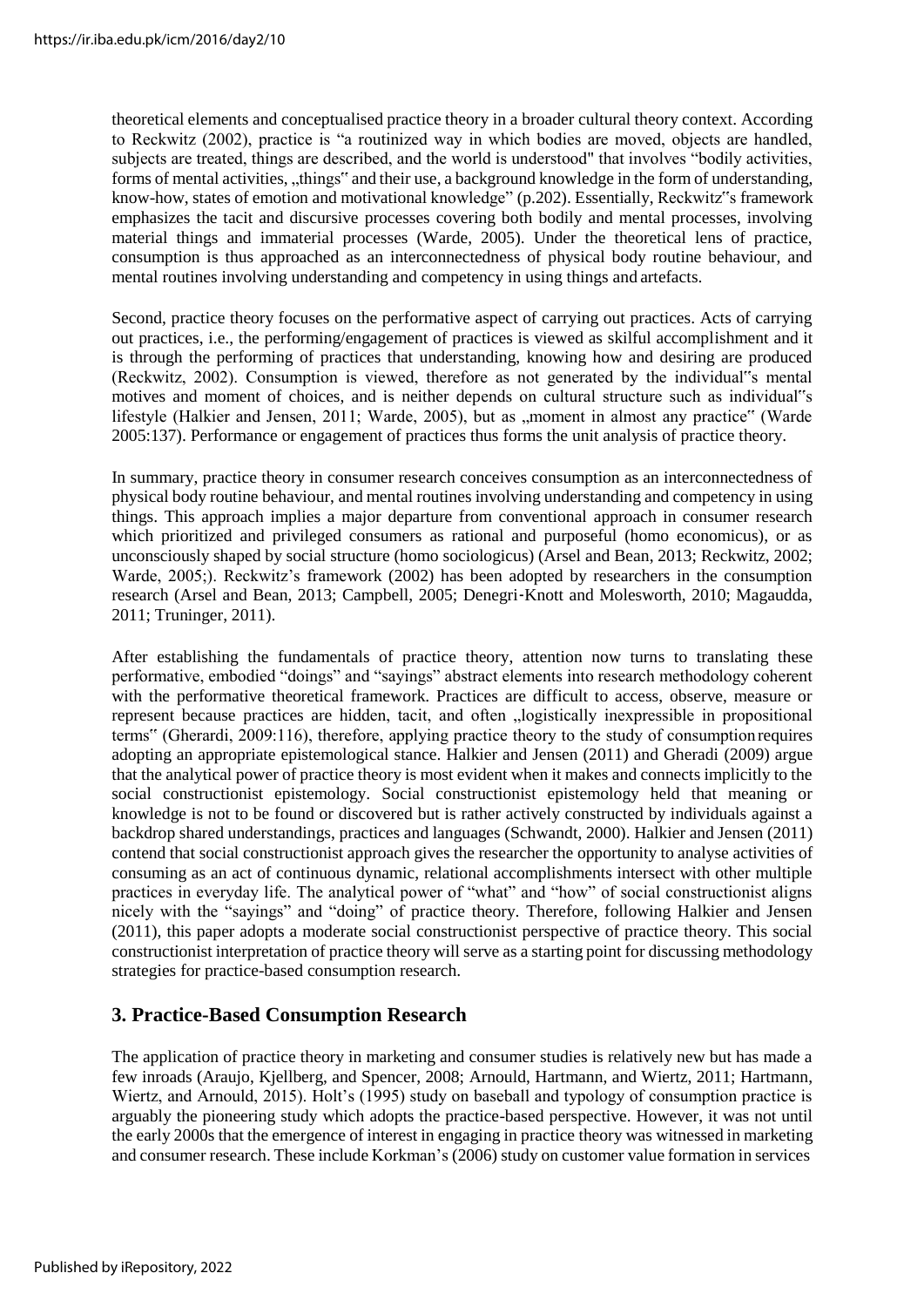marketing, Schau and Munir (2009) on brand communities and value creation, Hartmann (2015) on value creation, Araujo et al. (2008) on exchange concept in marketing, and specifically in consumption studies, Allen (2002) on postsecondary education choice, and Arsel and Bean (2013) on taste consumption. It should be mentioned that works from science and technology studies (STS) researchers such as Shove and Pantzar (2005) and Magaudda (2011) have had a considerable influence on consumer researchers. For example, Arsel and Bean (2013) adopt Maguadda's (2011) operational interpretation of practice theory which links objects, doings, and meanings in a triad relationship called "circuit of practice".

A typical practice theory-based research in marketing and consumer behaviour frequently utilizes multimethod research approach. Arsel and Bean (2013) use a combination of netnography, participation observation and interview in their investigation of aesthetic consumption practice; Hargreaves (2011) uses participation observation and interview method in sustainable consumption; and Truninger (2011) utilises participation observation and interview in cooking practices. Similarly, Magaudda (2011) uses interview and narrative method in digital music consumption. Clearly, interview and participation observation are the two most commonly used methods in practice-based research. However, beyond the mere mention of the methods used, there is surprisingly very little detail about how they reflect and are coherent with the performative practice theory framework. The obvious question is—is interview method appropriate for the investigation of performative oriented practice theory? Further add to this ambiguity is, frequently, interview used in the study is merely described as "in-depth" interview. This raises another question; what exactly an in-depth interview is as compared with other qualitative interview techniques (e.g., biographical, collaborative, life-history, conversational, etc.). Following Halkier and Jensen's (2011) lead, this paper seeks to review and suggest coherent methodological strategies for practice theory in consumption research.

The next section reviews and discusses both the interview and participation observation methods in practice theory in consumption research. It should be pointed out that due to its multifaceted, complex, and fragmented nature, practice can never be captured by a single method or reproduced (Nicolini, 2009).

#### **3.1. Interview and Participation Observation**

Because of its multifaceted, complexity, and tendency of being "taken for granted", practice remains invisible and hidden most of the time (Nicolini, 2009). Practice, therefore always needs to be brought to the fore, and made visible in order to realize its analytical power (Halkier and Jensen, 2011; Nicolini, 2009). In view of this, ethnography is the obvious choice as it can provide rich and thick descriptions of the practice. Ethnography is however, time-consuming and also due to difficulties recruiting informants and budgetary constraints, a relatively short period of observation is deemed more practical (Penaloza, 1994). Subsequently, interview and participation observation methods have thus become more practical despite the obvious benefits of ethnography in practice-based study of consumption.

Interview and participation observation are two closely linked methods. Historically, participation observation is preferred over interview based on the assumption that participation observation provides direct access to an action, whereas interview only infers about an action based on the researcher"s subjective interpretation (Atkinson and Coffey, 2002). However, Atkinson and Coffey (2002) argue that observational data is just as problematic to use as it is also subject to social interpretation just like interview data. To Atkinson and Coffey (2002), observation and interview methods are not simply collecting information about non-observable or unobserved actions, or past events, or private experiences, but both are able to generate accounts and narratives that are forms of social action in their own right. Advancing this argument further with the social constructionist perspective, Atkinson and Coffey (2002) contend that all events, accounts, and experiences under observation and interview can be treated as enactments (social acting), and thus release the burden of reconciliation between "what people actually do" and "what people say". They conclude that both participation observation dataand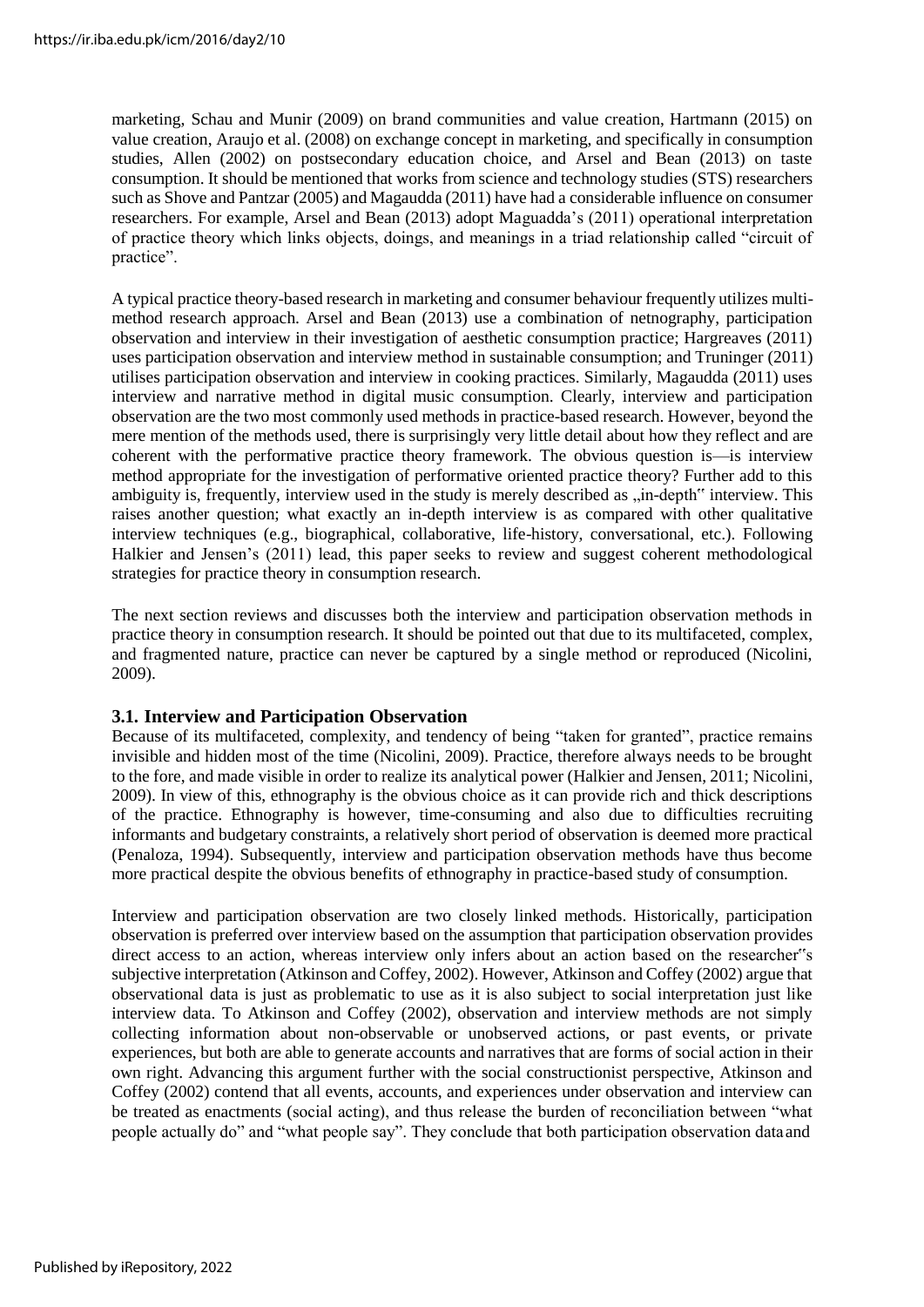individual interview data can be treated as social practioners' performances in different contexts, and that such data are products of "participants" social performing with others or in relation to others.

In the following paragraphs, three interview methods form different disciplinary areas are discussed. They are active interviewing (Gubrium and Holstein, 2004) from social science; ethnographic interview (Spradley, 1979) from cultural and anthropology studies; and interview to the double (ITTD) (Nicolini, 2009) from management and organization studies.

#### **3.2. Active Interview**

Interviewing is probably the most widely used technique for systematic social inquiry (Gubrium and Holstein, 2004) and has become an integrated part of contemporary social life (Silverman, 2011). The standard qualitative interview method treats individuals as passive vessels of answers, and as repositories of facts ready for extraction (Gubrium and Holstein, 2004). The key challenge thus is to skilfully formulate questions and to create a conducive atmosphere to gain unadulterated facts and details as a representation of the reality (Rapley, 2004). This individualist approach is however, not well suited for practice theory primarily for two good reasons. First, practice theory theorizes individuals as agents bounded by socio-culturally constituted nexus (saying, doing and understanding), and not purely structure-dependent and rational (Reckwitz, 2002). Second, conventional treatment of interview as a passive vessel fails to recognize the performative part of interview, in which interview is viewed inherently interactional, locally situated (in situ) and collaboratively co-created (Gubrium and Holstein, 2004).

In many ways, Gubrium and Holstein's (2004) active interviewing which conceives interview as an ongoing co-creation, interpretive, and performative is consistent with practice theory. Active interviewing (Gubrium and Holstein, 2004) is an interpretive practice involving both the interviewer and the informant in the co-construction of meanings in all phases of the interview process. Borrowing from the 1957 writing of Ithiel de Sola Pool, Gubrium and Holstein (2002) reiterate that every interview is an interpersonal drama with a developing plot. Conceiving interview as an interpretive practice thus casts participants as virtual practitioners of everyday life (Gubrium and Holstein, 2002) and assumes a social constructivist position. For example, a female interview respondent uses the statement "speaking as a woman" when she wants a female voice to be heard, and uses "If I were a man" when she wants to express a viewpoint of a man as spoken by female (Gubrium and Holstein, 2002:16). This simple example demonstrates that the interview talk is a fluid, dynamic process in which the respondent"s subjectivity and related experience are continually being assembled and modified. The analytic value of active interview thus lies both in their meanings construction (what was said) and how meanings are constructed (how it was said), and the ways the "what" and "how" are interrelated, in relation to ongoing interview interactions (Gubrium and Holstein, 2002). Data generated by active interviewing is thus treated as an expression of action, a performance, and an "enactment" (Halkier and Jensen, 2011).

The key to successful active interviewing is that the respondent"s interpretive or narrative capabilities must be activated, encouraged and stimulated, including intentionally suggesting of narrative positions, resources, orientations, and precedents throughout the interviewing process (Gubrium and Holstein, 2004). Hence, active interviewing is in sharp contrast with the standardized interview which concerns itself with the neutral, naturalistic, value free approach, as found in many qualitative text books.

Following Atkinson and Coffey (2002), Gubrium and Holstein (2004), and Halkier and Jensen (2011), this paper concludes that active interviewing underpinned by social constructionist is methodologically coherent with the performative oriented practice theoretical framework. Data generated by active interview is equivalent to an action, a performance, and an "enactment" consumption. The paper further argues that interview method used as analytical tool in any practice-based consumption research must be made explicit its theoretical foundations, and not just merely describing interview method as "indepth".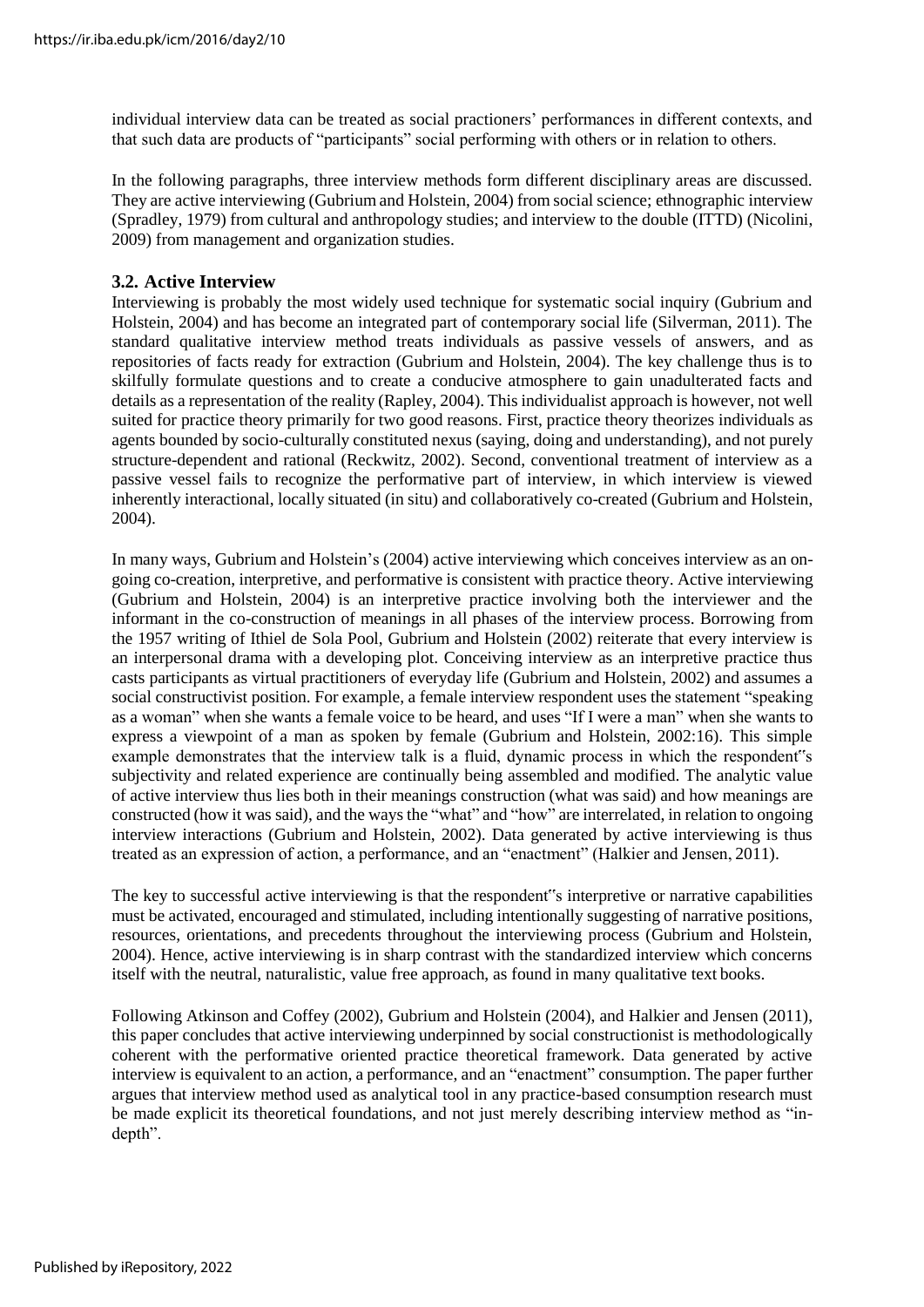#### **3.3. Ethnographic Interview**

Ethnographic interview (Spradley, 1979) is not an ethnography study which calls for search of thick description and deep immersion in the field, but does share some similarities with ethnography. Spradley's (1979) ethnographic interview is a qualitative interview in which a researcher establishes an on-going relationship with the informant through repeated contacts and engages with multiple interviews over time. In the process, a genuine exchange of views and openness is developed which allows the informant to explore in a meaningful way with the researcher the meanings of actions and events they held in their worlds (Heyl, 2001). Translating this to the theoretical concepts of practice theory, ethnographic interview produces narratives about socially embedded experiences, descriptions and enactments of social performance. Specifically, ethnographic interview goes beyond the interest of the co-construction and reconstruction of meanings as emphasized by the active interviewing. Instead, it includes elements of cultural meanings, mutual respect, empowerment and reflexivity in interviewing. While cultural description is at the heart of the ethnographic interview, however, elements of mutual respect, empowerment and reflexivity formed the critical part of a successful ethnographic interview. Mutual respect and empowerment is about the researcher adopting a position of "student" by asking "I want to know what you know in the way you know it....Will you become my teacher and help me understand?" (Spradley, 1979:34). Data or narratives generated subsequently are analyzed reflexively, in the social-material context of the informant and the researcher. Such reflexivity is a critical aspect to understand and allows the interactional and mutual influence between the researcher and the informant.

Ethnographic interview and active interviewing essentially shares a similar social constructivist philosophy stance but instead of one-off contact, ethnographic interview seeks repeated interactions with the informant to learn the life world of the informants. Interview data generated are treated as enactment or performance. For example, focusing on what it means by "doing healthy food", Halkier and Jensen (2011) use ethnographic interview in their practice-based study of healthy food eating among Pakistani Danes to reveal consumption as processes of practical and social accomplishments.

Ethnographic interview is a useful interpretive and reflexive tool for practice-based study on consumption as it helps reveal the informant"s life word. Its usefulness lies in its ability to uncover both the discursive and practical knowledge in which the informants tend to take them for granted, and remain opaque to the researcher. Discursive knowledge refers to the understandings and knowledge that have been embodied which are acting out intuitively without efforts of the will or consciousness. Practical knowledge, on the other hand, are actions based on reflection and reasoning that were learned. To carry out an ethnographic interview, first, the researcher needs to learn to listen well and cultivate mutual respect with the informant at all stages of the research. Second, the researcher needs to be aware of his/her role in the co-construction of meaning. Third, the researcher needs to be sensitive on how the broader social context can affect the informant, the interview processes, and the research outcomes. Lastly, the researcher needs to recognize that the interview is a discovery process and thus only capable of providing partial knowledge that will ever be attained (Heyl, 2001). Spradley's "The Ethnographic Interview" (1979) provides an extremely useful reference in conducting ethnographic interview.

#### **3.4. Interview-to-the-Double (ITTD)**

Interview-to-the-double (ITTD) is relatively unknown outside the field of management and organizational studies. It was originally developed in work place related research. ITTD is an interview technique that requires informant to imagine he/she has a double/twin who will replace him/her and do his/her work the next day. The informant is then asked to provide the necessary detailed instructions to ensure the double is not unmasked (Nicolini, 2009). Essentially a type of projective technique, the evaluative nature of ITTD tends to produce long monologue accounts filled with strong normative and moral stands, description that is publicly acceptable and socially sanctioned, and has the tendency to emphasize the accountability of their conducts (Nicolini, 2009). At this stage, the data produced do not represent the result as these verbal representations from the informant are not necessarily true reflection of the ground (Nicolini, 2009). Nicolini (2009), however, sees such idealized narratives generated by ITTD provide analytical window to the normative and moral make-ups (texture) of a local practice. In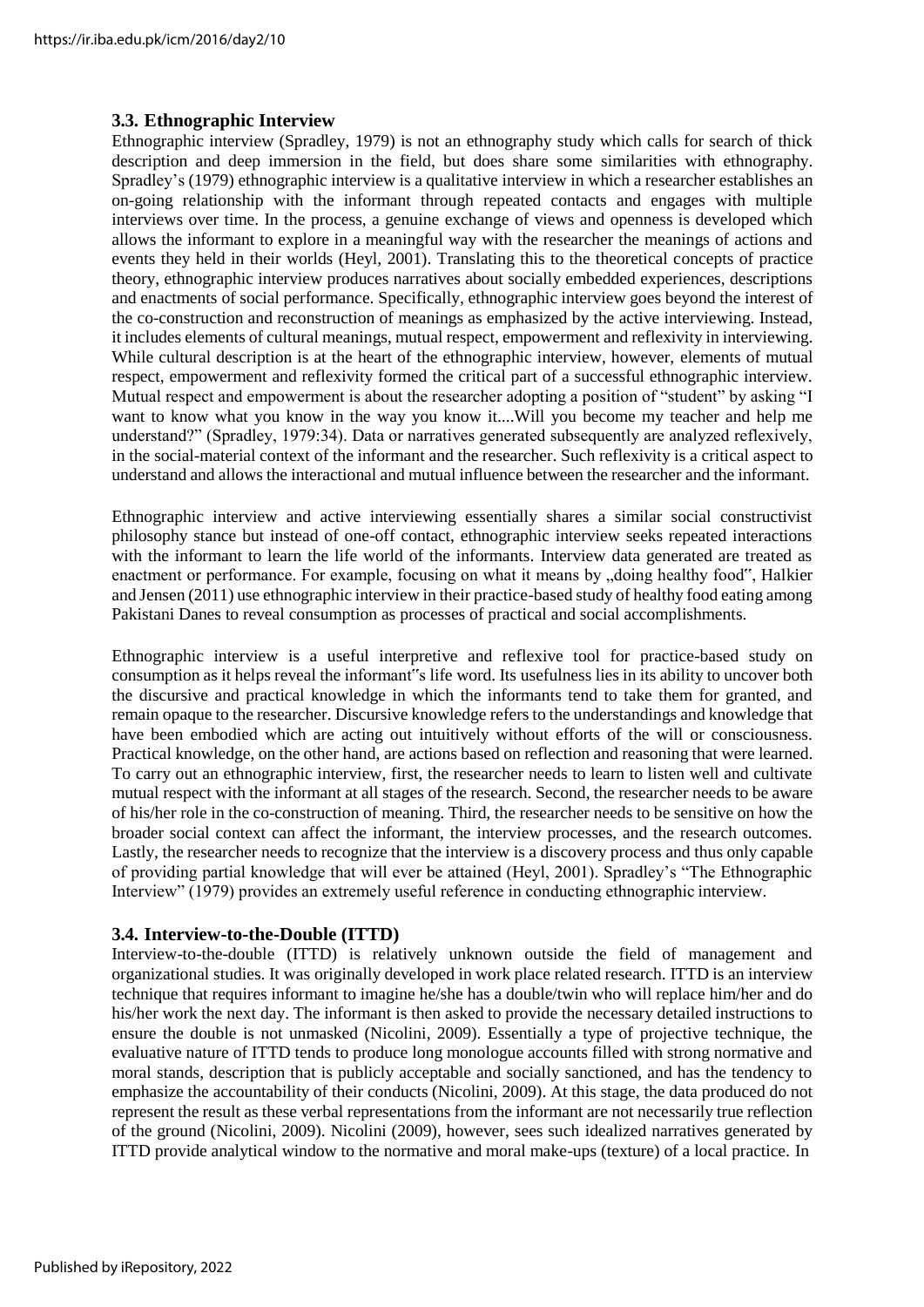particular, Nicolini (2009) notes that first, the monologue account articulates and documents the conventional moral ideas of what is good, what is right, what to expect and what is to be expected in the local practicing field. The data becomes especially useful when interpreted against a broader data set. Second, the narratives with rich instructions and task elements reveal some of the main practical concerns in carrying out a task and achieving its goals. Third, the use of local lexicons reflects the local version of reality and how they are used in the broader social context to reproduce the practice.

ITTD is not a standalone method and is best to combine with other investigative methods. This paper contends that although ITTD was used by management and organization researchers in the context of work place (Nicolini, 2009), it can be extended to the study of practice-based consumer research in consumption as it is useful in providing a multifaceted representation and reflexivity of practice. Take the example of doing healthy eating earlier by Halkier and Jensen (2011), ITTD can be used to extract the "right" way, the "morally correct" way, and the practical concerns of "doing" of healthy food eating in a community that practices high fat diet.

This paper has so far discussed three different methods of interviewing—active interviewing, ethnographic interview, and interview-to-the-double (ITTD). These interview methods should not be defined and used as field work technique or methodological strategies, but should be best approached by their appropriateness and coherent with fundamentals of practice theory. In the following section, two observation techniques will be introduced and discussed.

#### **3.5. Shadowing**

Shadowing participation has its origin in management and organization studies as a fieldwork technique to study the ways of work and life of mobile people (Czarniawska-Joerges, 2007). Essentially, shadowing is about tagging informant along as he/she goes about doing his/her things or routines. By ", shadowing" the informant, it helps in answering the question: "what people actually do?" Miller (2013) in his study of theory of shopping uses shadowing technique where he accompanies householders during their shopping to understand "the nature of shopping" (Czarniawska-Joerges, 2007). Shadowing and tagging of the informants may cause potential psychological discomfort, therefore, researcher has to continuously renegotiate access with them in order to resolve any issues that may arise. Reflexivity during the fieldwork period is required as the data generated is prone to the impression management issues, similar with interview-to-the-double.

This paper contends shadowing informant can be a useful tool for practice-based study on consumption, its power lies in the opportunity of observing how "practices" of the informants unfold and configured in multiple social and spatial contexts.

#### **3.6 Commented Observation**

Commented observation seeks to combine interview and observation technique in which the informant is encouraged to interpret his/her consumption environment and materiality (Emontspool, 2011). Emontspool (2011) uses commented observation in her study of ethnic consumption behaviour and finds rich data emerged when the informants were asked to compile an inventory list of items/artefacts. Informants were then encouraged to detail the circumstances in which a particular product/item is used, followed by reflections on the informant"s consumption behaviour, including narratives and life stories. This produces not only rich description, but also reveals various complex and interrelated material relationship, thus yielding a more complete consumption picture for analysis. Arsel and Bean (2011) use commented observation as part of the multi-method approach in their investigation of taste consumption.

Commented observation method works in three sequence of phases (Emontspool, 2011). First is the exploratory interview of the informant. Second, the informant proceeds with establishing an inventory of the materials/things/artefacts related to the research. Lastly, discussion of the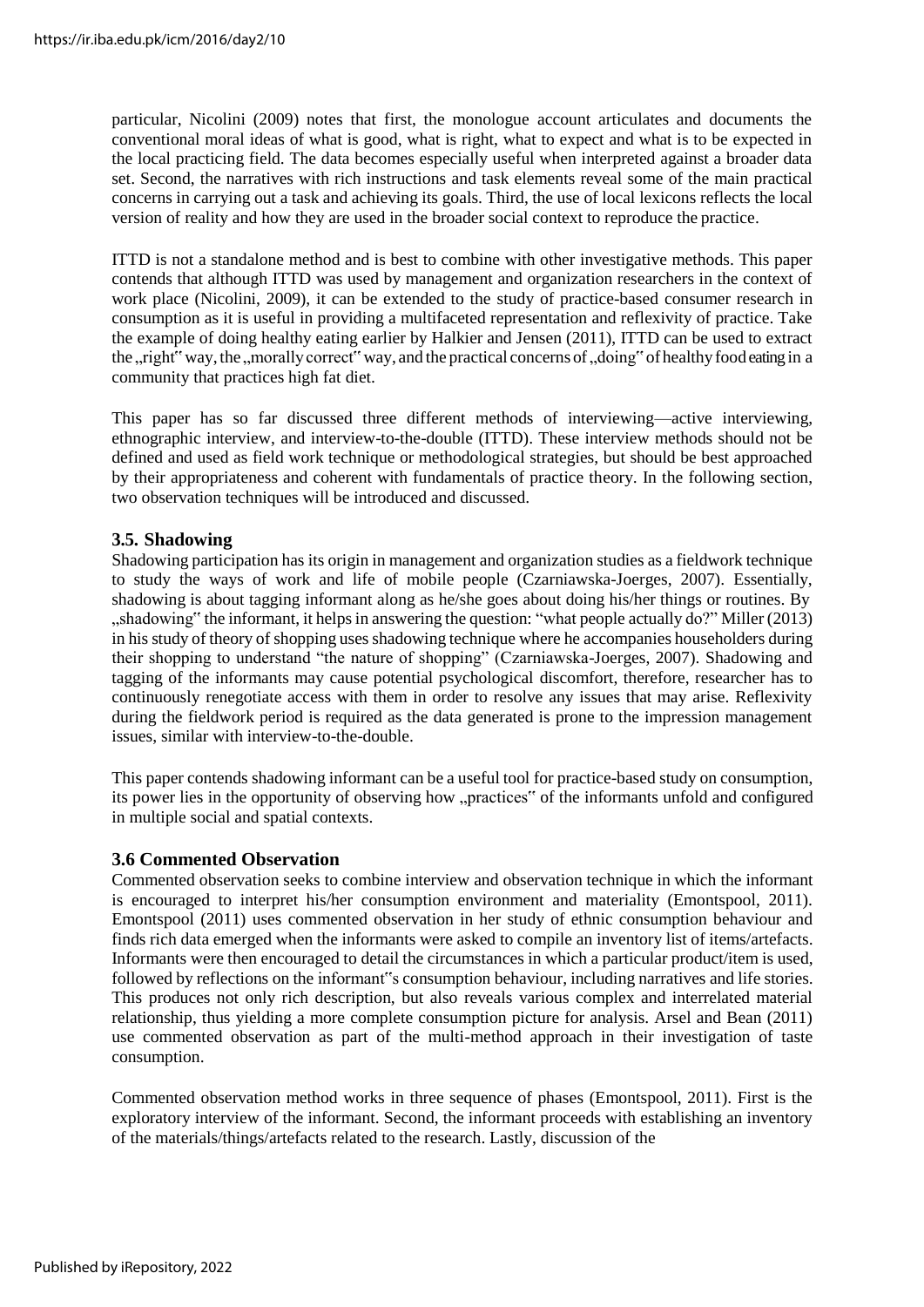materials/things/artefacts contain in the inventory list. The first and the last steps provide the necessary contextual structure of the consumption behaviour, but the second phase is the most crucial as it focuses on the sense making of the informant, how informant interprets his/her behaviour, and not what he/she actually does. In many ways, commented observation falls into the familiar theme of the social constructionist philosophy. Accordingly, good narrative skill and activation of reflexivity of the informant are keys.

While shadowing technique is to learn about the informant"s routines, performances and engagement (i.e., practice) in different and multiple social locations and spatial contexts, commented observation complements the construction of informant practices by emphasizing on the "thing/item" or artefacts that are crucial part of social practices, in which practice is theorized as an interaction between sayings/ideas, ways of doing, and the materials (Arsel and Bean, 2013; Shove and Pantzar, 2005)

## **4. Implications for Consumer Research at the Bottom of the Pyramid (BOP)**

BOP which argues that selling to the poor can be a profitable undertaking for marketers and help eradicate poverty represents a very attractive proposition, but also a controversial one (Chikweche et al., 2012; Jaiswal, 2007; Karmani 2006). In fact, BOP proposition was criticized as much of a hyperbole with very weak research methodology (Karmani, 2007). One of the main debates on consumer of BOP is centered on their consumption practice. Proponents of BOP such as Parahalad (2002; 2009) has argued strongly that poor people do desire and buy quality products, and are aspired to fully participate in the consumer market. On the other hand, sceptics such as Karmani (2007) contends that poor people do desire quality products, however they simply cannot afford them. Citing example of branded salt fortified with iodine marketed for iodine deficiency, a common problem of developing countries especially among the poor population, Karmani (2007) doubts that BOP segment would be willing, let alone afford to pay the price premium of 250% of such "quality product". Besides the iodized salt which is health related, Karmani (2007) also questions the myth of BOP consumer buying "luxury" items such as ice cream, shampoo in sachets, skin whitening, and others.

Much of the argument between the proponents and opponents of targeting BOP consumers is centred on the concerns of possible exploitation of the poor. This concern stems from the assumption that the poor are likely to make choices that are not in their own self interest primarily due to low level of education, limited accessto information, and other economic, cultural and social constraints. As a result, it could be argued that BOP initiatives may have resulted in the poor spending money away from higher priority needs such as nutrition, education, and health to ice-cream, and whitening cream (Karmani 2007).

Practice theory and its methodologies discussed earlier offers a potential useful approach for understanding consumption practice of BOP consumers. By not treating consumers either as rational and purposeful, or as unconsciously shaped by social structure, practice theory bypasses the antagonistic stands of both the proponents and opponents of BOP proposition, and advances a new perspective to better understand BOP consumers' consumption practice. This could be achieved by treating consumer as a carrier of practice who takes part in a repetitive and routine behaviour, where these repetitive behaviours emanate from embodied and embedded capacities—learned through experience and retained as a store competence in the form of mental, material, and bodily skill procedures (Warde 2014).

#### **5. Conclusion**

This paper has briefly discussed practice theory and reviewed and suggested relevant research methods that are coherent with the theory. Following Reckwitz (2002) and Halkier and Jensen (2011), this article locates practice theory in the cultural theory framework and social constructionist, shifting the consumption behaviour focus away from the popular abstract cognitions happening in the "mind",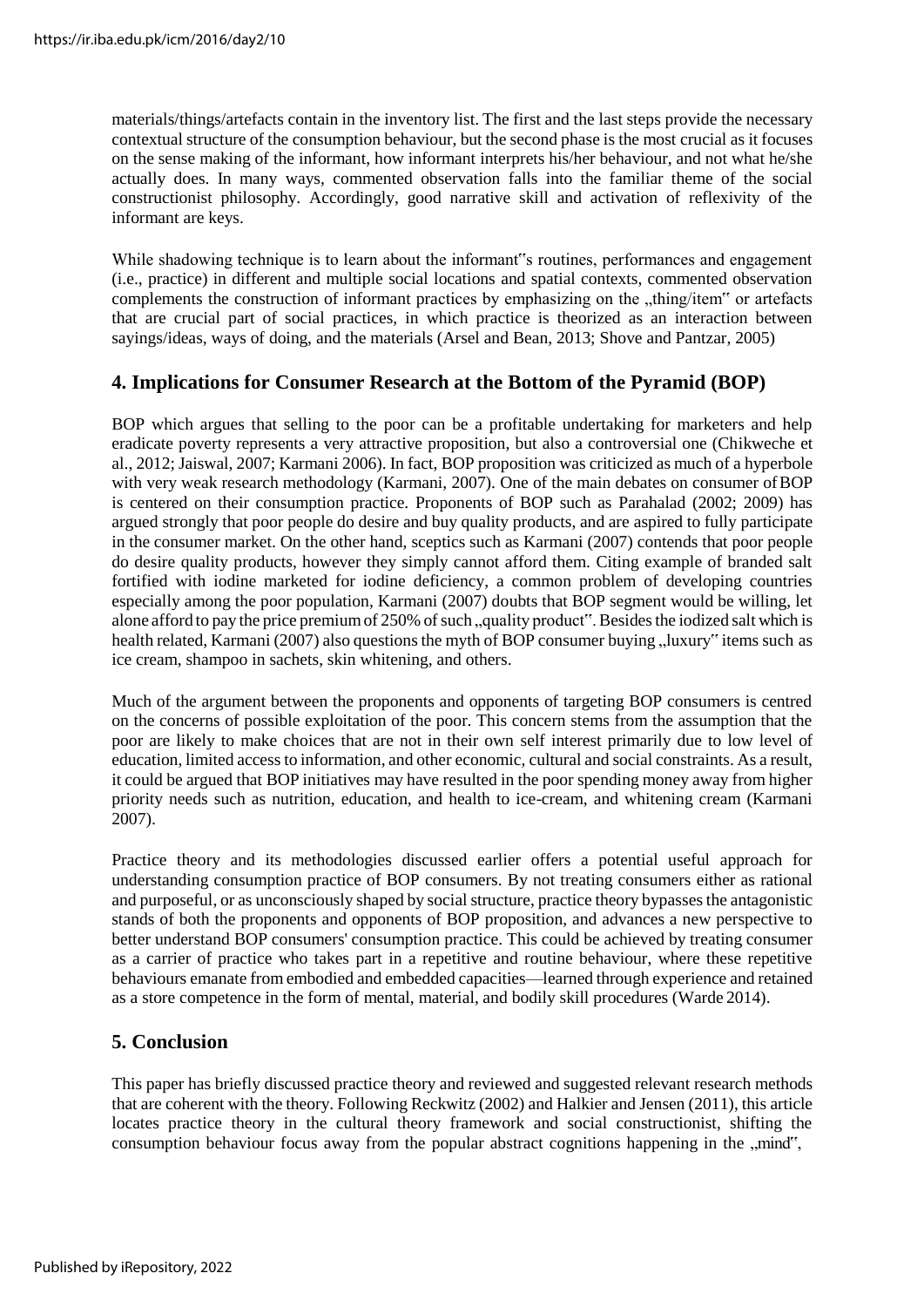labelled as perceived value, attitudes, needs and wants. By assuming this perspective, and following Atkinson and Coffey (2002) and Halkier and Jensen (2011), this paper treats both interview and participation observation data produced as social performance, or social actions in different contexts, which can be used actively to elicit and foreground embedded, mental activities of understanding and knowing in a complex of doing and saying of practices.

The rest of the paper discusses the different interview and participation methods from multiple disciplinary areas at length which include ethnographic interview, active interview, interview-to-thedouble, shadowing interview and commented observation. The strengths and limitations of each technique are highlighted. This paper notes that most of the methods discussed are best combined with other techniques to produce a possibly more complete picture of consumption practices. It also appears that most of the methods suggested and discussed are filled with subjectivity and relied greatly on the researcher"s reflexivity.

However, it is only expected that in the development of theory, subjectivity should not be denied and masked, but rather it should be reflexively and self critically cultivated and mobilized to discover interesting research issues (Alvesson and Karreman, 2011).

Finally, to further advance the application of practice theory in consumption research, the case of ongoing debate of BOP consumers is discussed. This paper ends by urging the theoretical foundations of practice theory (i.e., practices are performative, and are context-dependent practical accomplishments) to be made more explicit, and the linkage between these fundamental concepts with methodological strategies decision to be made visible and explained by the researcher.

#### **References**

- Alvesson, M., and Karreman, D. (2011). *Qualitative Research and Theory Development*: Sage Publication.
- Allen, D. E. (2002). "Toward a Theory of Consumer Choice as Sociohistorically Shaped Practical Experience: The Fits-Like-a-Glove (FLAG)". Framework. *Journal of Consumer Research*,28, 515-532.
- Araujo, L., Kjellberg, H., and Spencer, R. (2008). "Market Practices and Forms: Introduction to the Special Issue". *Marketing Theory*, 8(1), 5-14.
- Arnould, E., Hartmann, B. J., and Wiertz, C. (2011). "Practice Consumption and Value Creation: Advancing the Practice Theoretical Ontology of Consumption Community". *Advances in Consumer Research*, 39, 569.
- Arnould, E., and Thompson, C. (2007). "Consumer Culture Theory (And We Really Mean Theoretics): Dilemmas and Opportunities Posed by An Academic Branding Strategy". In R. Belk and J. Sherry (Eds.), *Consumer Culture Theory* (Vol. 11, pp. 3-22): Emeral Group Publishing.
- Arnould, E., and Thompson, C. (2015). "CCT: Ten Years Gone (and Beyond)". In A. Thyroff, J. B. Murray, R. W. Belk, and Bingley (Eds.), *Research in Consumer Behavior* Volume 17. UK: Emerald Group Publishing.
- Arsel, Z., and Bean, J. (2013). "Taste Regimes and Market-Mediated Practice". *Journal of Consumer Research*, 39(5), 899-917.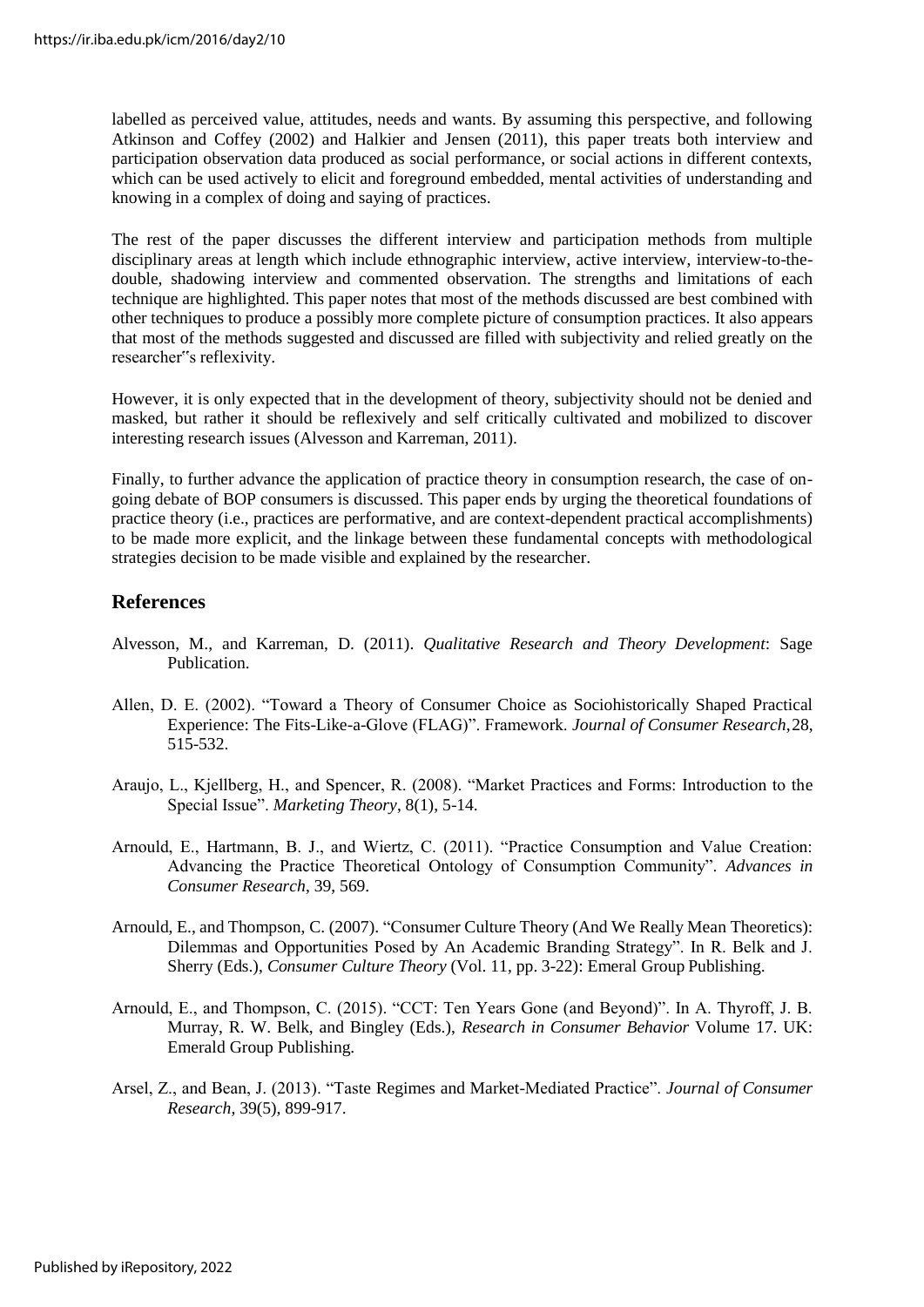- Askegaard, S., and Linnet, J. T. (2011). "Towards an Epistemology of Consumer Culture Theory: Phenomenology and the Context of Context". *Marketing Theory*, 11(4), 381-404. doi:10.1177/1470593111418796
- Atkinson, P., and Coffey, A. (2002). "Revisiting the Relationship between Participant Observation and Interviewing". In J. F. Gubrium and J. A. Holstein (Eds.), *Handbook of Interview Research: Context and Method* (pp. 801-814): Sage. doi:10.4135/9781412985437
- Boulaire, C., and Cova, B. (2013). "The Dynamics and Trajectory of Creative Consumption Practices as Revealed by the Postmodern Game of Geocaching". *Consumption Markets and Culture*, 16(1), 1-24.
- Campbell, C. (2005). "The Craft Consumer: Culture, Craft And Consumption In A Postmodern Society". *Journal of Consumer Culture*, 5(1), 23-42. doi:10.1177/1469540505049843
- Chikweche, T., Stanton, J., & Fletcher, R. (2012). "Family Purchase Decision Making at the Bottom of the Pyramid"*. Journal of Consumer Marketing*, 29(3), 202-213.
- Czarniawska-Joerges, B. (2007). "Shadowing: and Other Techniques for Doing Fieldwork in Modern Societies". *Copenhagen Business School Press DK*.
- Denegri‐Knott, J., and Molesworth, M. (2010). "Concepts and Practices of Digital Virtual Consumption". *Consumption Markets and Culture*, 13(2), 109-132. doi:10.1080/10253860903562130
- Emontspool,J. (2011). "Contextualized Interviews or Commented Observation. An Investigation of the Research Participant's Role in Making Sense of His Consumption Behaviour". Paper presented at *the 6th Workshop on Interpretive Consumer Research*, Odense, Denmark.
- Gherardi, S. (2009). "Introduction: The Critical Power of the `Practice Lens'". *Management Learning*, 40(2), 115-128. doi:10.1177/1350507608101225
- Gram-Hanssen, K. (2011). "Understanding Change and Continuity in Residential Energy Consumption". *Journal of Consumer Culture*, 11(1), 61-78. doi:10.1177/1469540510391725
- Gubrium, J. F., and Holstein, J. A. (2004). "Active Interview". In D. Silverman (Ed.), *Qualitative Research: Theory, Method and Practice* (pp. 140-161): Sage.
- Halkier, B., and Jensen, I. (2011). "Methodological Challenges in Using Practice Theory in Consumption Research. Examples from a Study on Handling Nutritional Contestations of Food Consumption". *Journal of Consumer Culture*, 11(1), 101-123. doi:10.1177/1469540510391365
- Hartmann, B. J. (2015). "Peeking Behind the Mask of the Prosumer, Theorizing the Organization of Consumptive and Productive Practice Moments". *Marketing Theory*, 1470593115581722.
- Hartmann, B. J., Wiertz, C., and Arnould, E. J. (2015). "Exploring Consumptive Moments of Value‐ Creating Practice in Online Community"*. Psychology and Marketing*, 32(3), 319-340.
- Heyl, B. S. (2001). "Ethnographic Interviewing". In P. Atkinson, A. Coffey, S. Delamont, J. Loftland, and L. Loftland (Eds.), *Handbook of Ethnography* (pp. 369-383): Sage Publication.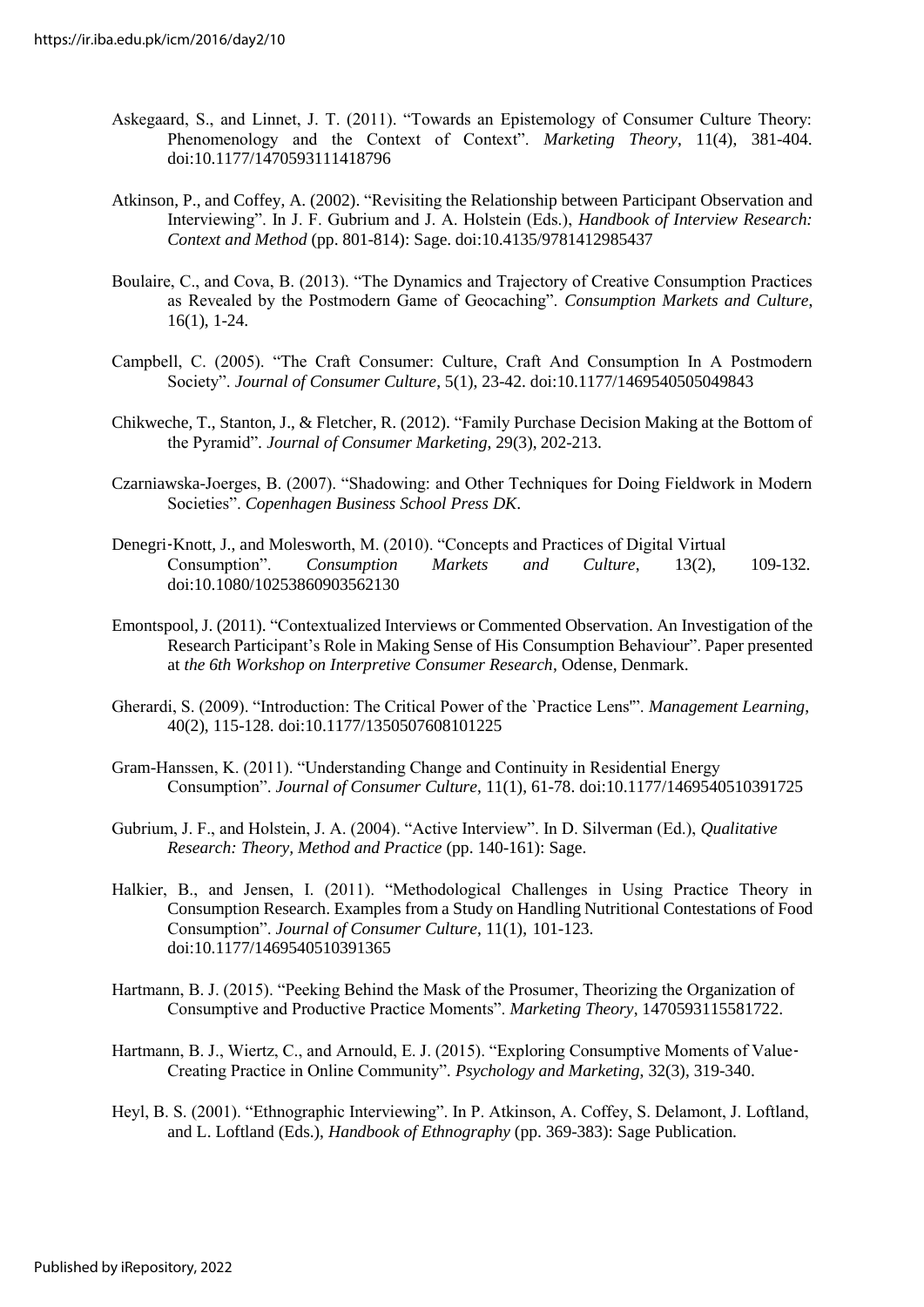- Hirschman, E. C. (1993). "Ideology in Consumer Research, 1980 and 1990: A Marxist and Feminist Critique". *Journal of Consumer Research*, 19, 537- 555.
- Holbrook, M. B., and Hirschman, E. C. (1982). The *Experiential Aspects of Consumption: Consumer Fantasies, Feelings, and Fun. Journal* of Consumer Research, 132-140.
- Holt, D. B. (1997). "Poststructuralist Lifestyle Analysis: Conceptualizing the Social Patterning of Consumption in Postmodernity". *Journal of Consumer Research*, 326-350.
- Holt, D. B. (1995). "How Consumers Consume: A Typology of Consumption Practices". *Journal of Consumer Research*, 1-16.
- Jaiswal, A. K. (2007). "Fortune at the Bottom of the Pyramid: An Alternate Perspective". *Indian Institute of Management*.
- Karmani, A. (2007). "The Mirage of Marketing to the Bottom of the Pyramid: How the Private Sector can Help Alleviate Poverty"*. California management review*, 49(4), 90-111.
- MacInnis, D. J., & Folkes, V. S. (2010). "The Disciplinary Status of Consumer Behavior: ASociology of Science Perspective on Key Controversies". *Journal of Consumer Research*, 36(6), 899-914.
- Maclaran, P., & Hogg, M. K. (2009). "Cultural Influences on Representations of the Consumer in Marketing Theory". In P. Maclaran, M. Saren, B. Stern, & M. Tadajewski (Eds.), *The SAGE Handbook of Marketing Theory* (pp. 332-352)
- Magaudda, P. (2011). "When Materiality "Bites Back": Digital Music Consumption Practices in the Age of Dematerialization"*. Journal of Consumer Culture*, 11(1), 15-36.
- Miller, D. (1988). *A Theory of Shopping*: Polity Press.
- Nicolini, D. (2009). "Articulating Practice through the Interview to the Double". *Management Learning*, 40(2), 195-212. doi:10.1177/1350507608101230
- Prahalad, C. K. (2009). "The Fortune at the Bottom of the Pyramid: Eradicating Poverty Through Profits". *Revised and Updated 5th Anniversary Edition*. Wharton School Publishing.
- Prahalad, C. K., & Hammond, A. (2002). Serving the World's Poor, Profitably. *Harvard Business Review*, 80(9), 48-59.
- Penaloza, L. (1994). "Atravesando Fronteras/Border Crossings: A Critical Ethnographic Exploration of the Consumer Acculturation of Mexican Immigrants". *Journal of Consumer Research*, 21(1), 32-54.
- Rapley, T. (2004). "Interview". In C. Seale, G. Gobo, J. F. Gubrium, and D. Silverman (Eds.), *Qualitative Research Practice* (pp. 15-33): Sage Publication.
- Reckwitz, A. (2002). "Toward a Theory of Social Practices: A Development in Culturalist Theorizing". *European Journal of Social Theory*, 5(2), 243-263. doi:10.1177/13684310222225432
- Schatzki, T. (2001). "Introduction: Practice Theory". In T. Schatzki, k. Knorr-Cetina, and E. Von Savigny (Eds.), *The Practice Turn in Contemporary Theory* Sage Publication.